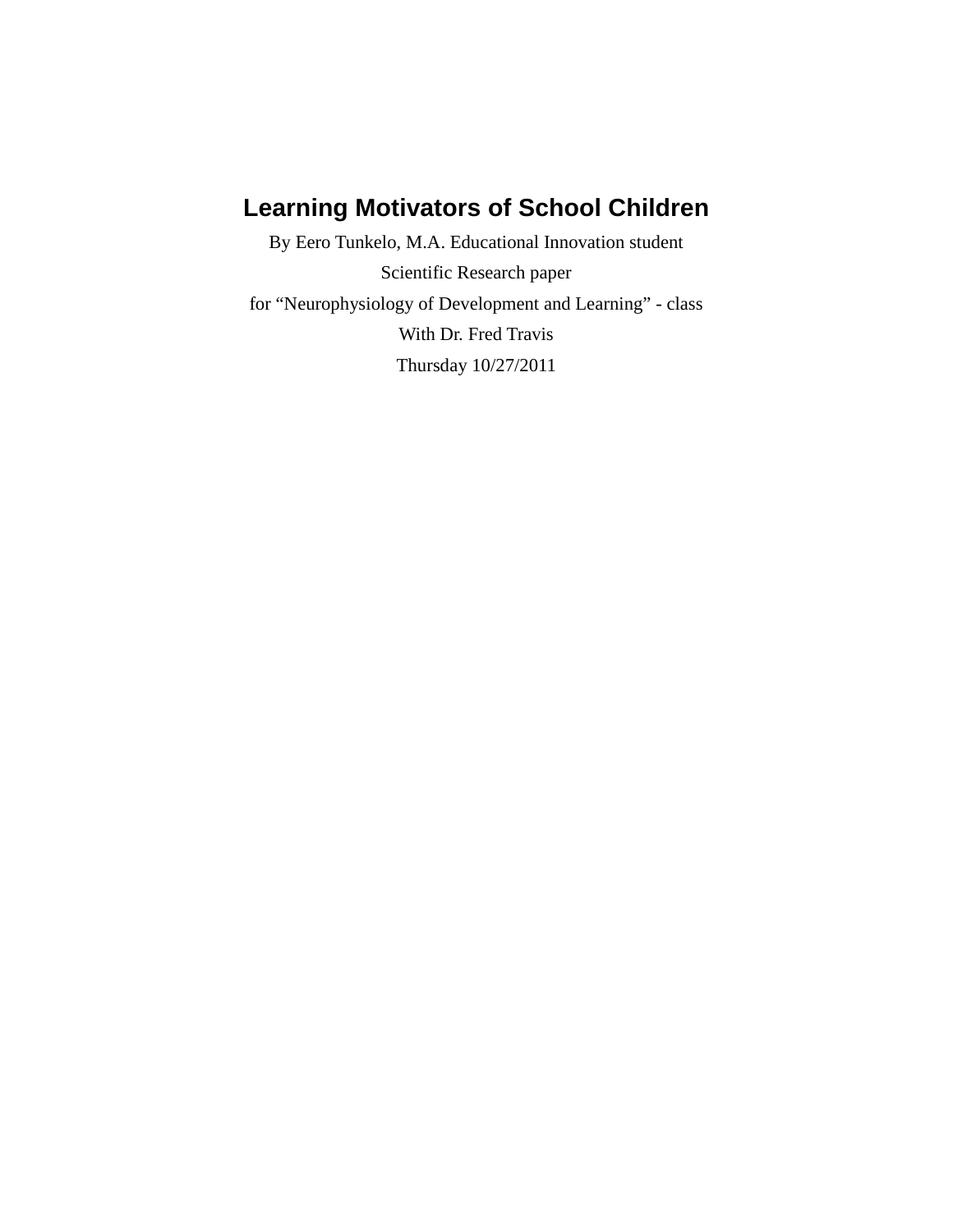# **Table of Contents**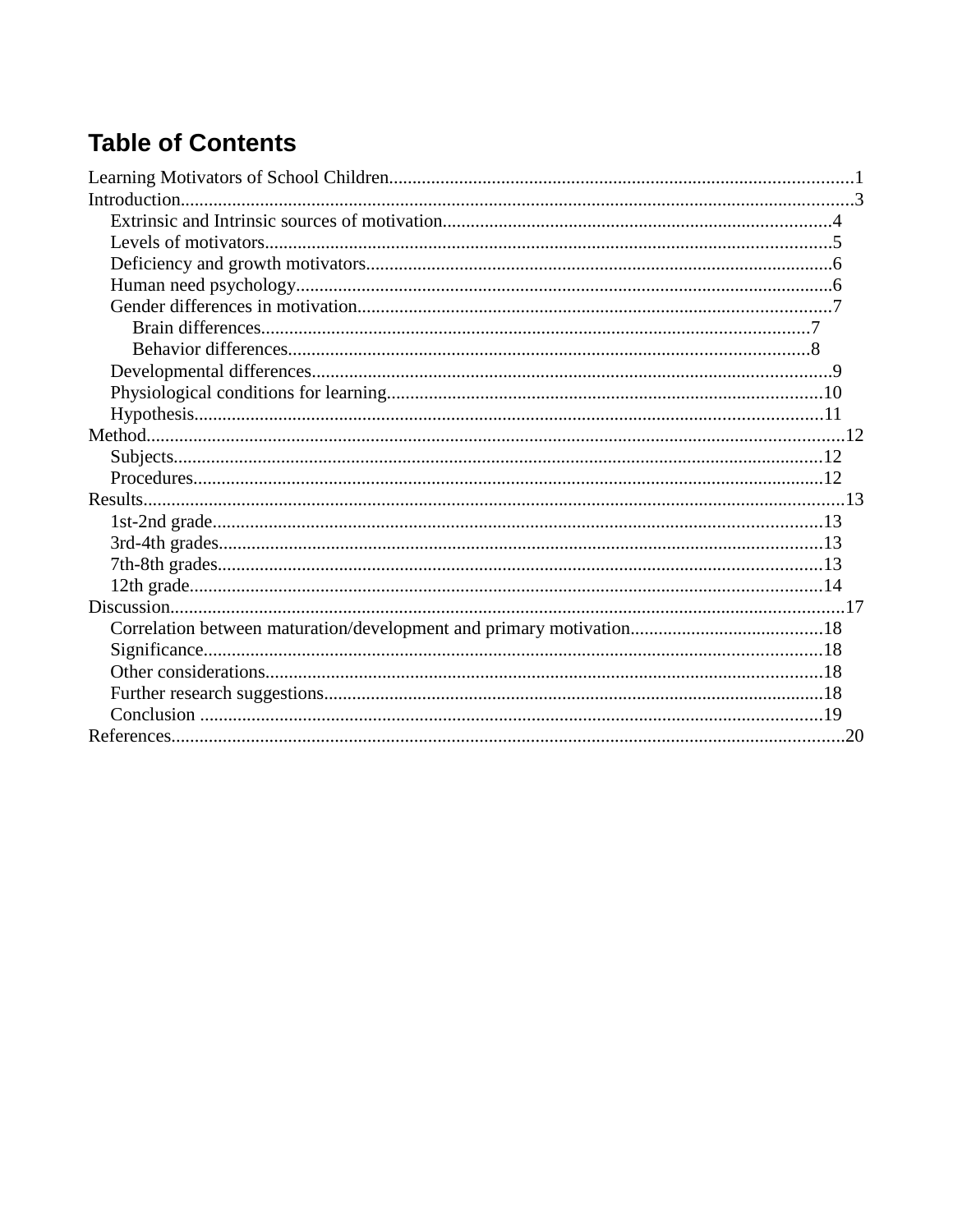# **Introduction**

Motivation is the cause of any action. Motivators can be extrinsic or intrinsic. Intrinsic motivation in learning can border inspiration – motivation coming from within. This is ideal for learning.

Our brain development is established to be a basis for cognitive development (Travis, 2011). This study will examine assumption that motivation develops as brain develops. Given this is true, motivation is triggered by various levels of life and our existence, by deficiency and by need for growth. These stages of motivators develop in correlation with brain and cognitive development.

Parallel to correlation between brain development and motivation, motivation is influenced by gender differences and it can also be enhanced by proper nutrition, hydration, light and other environmental factors. In our study, we observed  $1^{st}$ -2<sup>nd</sup>,  $3^{rd}$ -4<sup>th</sup>,  $7^{th}$ -8<sup>th</sup> and  $12^{th}$  grade students and their motivators in classroom setting. We will consider motivation for learning, although motivation is applicable to achieving anything.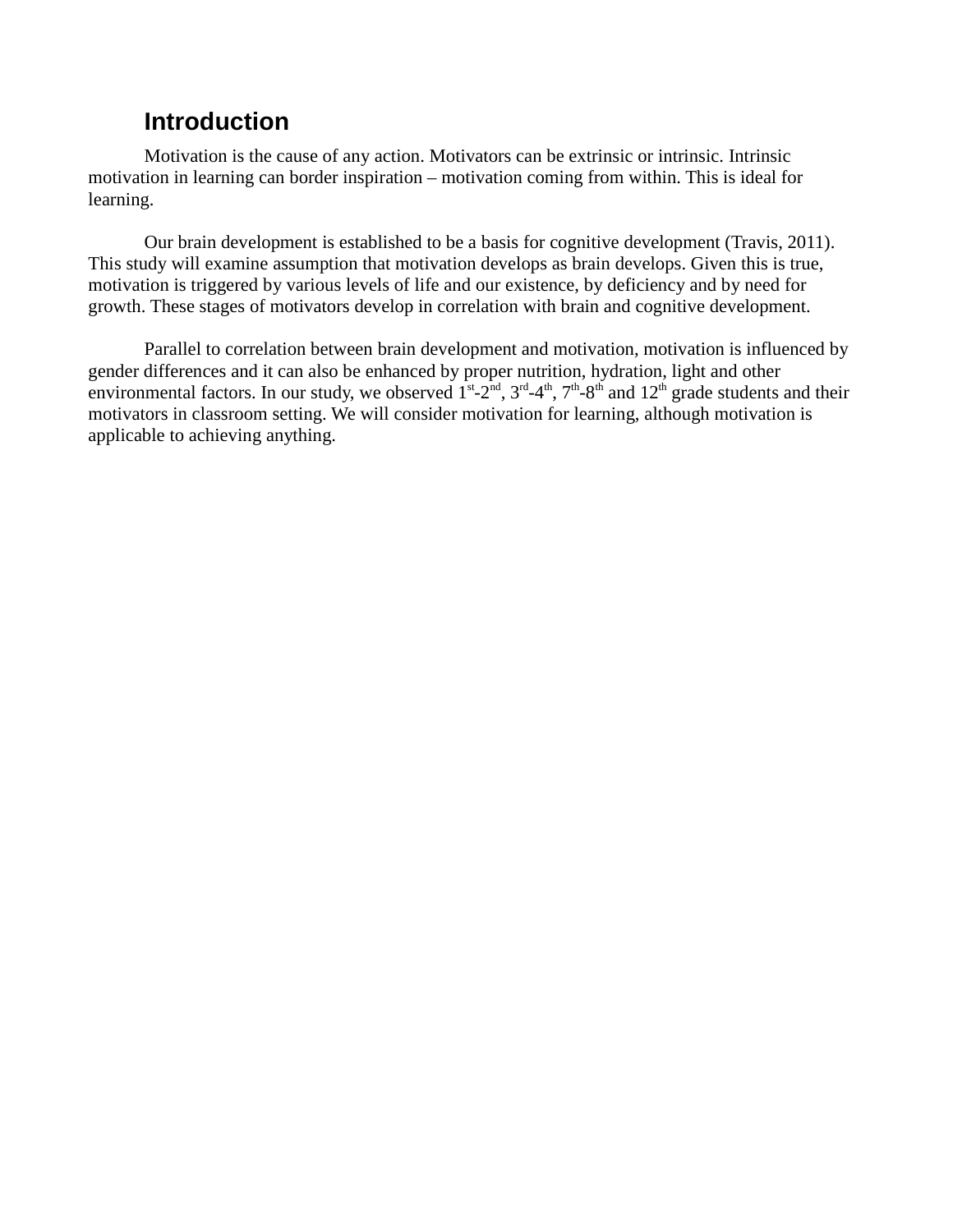# **Extrinsic and Intrinsic sources of motivation**

| <b>Sources of Motivation</b> |                     |             |                            |  |  |
|------------------------------|---------------------|-------------|----------------------------|--|--|
| <b>Extrinsic Motivators</b>  |                     |             | <b>IntrinsicMotivators</b> |  |  |
| <b>Operant conditioning</b>  |                     | <b>Body</b> | Cognition Affect Spiritual |  |  |
|                              | Social conditioning |             |                            |  |  |

Table 1: Extrinsic and Intrinsic sources of motivation (Travis, 2011)

Extrinsic motivation consists of social and operant conditioning. Social pressure, rewards, punishment and bribes belong to this category as ineffective methods. Social conditioning and operant conditioning can be used for positive purposes when they trigger or reinforce intrinsic motivation. For example when positive emotion is conditioned with learning, it can help learning motivation. Effective extrinsic motivators to trigger intrinsic motivation are: Providing a safe environment, setting clear expectations and giving prompt, accurate and positive feedback.

Intrinsic motivation is the kind of motivation that comes from within a person, rather than suggested from outside the person. On this side we have biological bodily needs governed by our reptile brain(hypothalamus etc), cognitive needs like curiosity and meaning. We also have affective and emotional needs ruled by our limbic system and spiritual needs related to purpose of life and higher brain functioning.

The best way to motivate anyone is to engage the intrinsic motivation (Song, 2006). This often means to help the person to find out what he/she is interested in, and let that interest guide the learning. In this way learner is self-motivated by his/her own reasons to learn and will easily go the extra mile. This will make the learning process more pleasurable and fun, plus it will provide the kind of results we are looking for.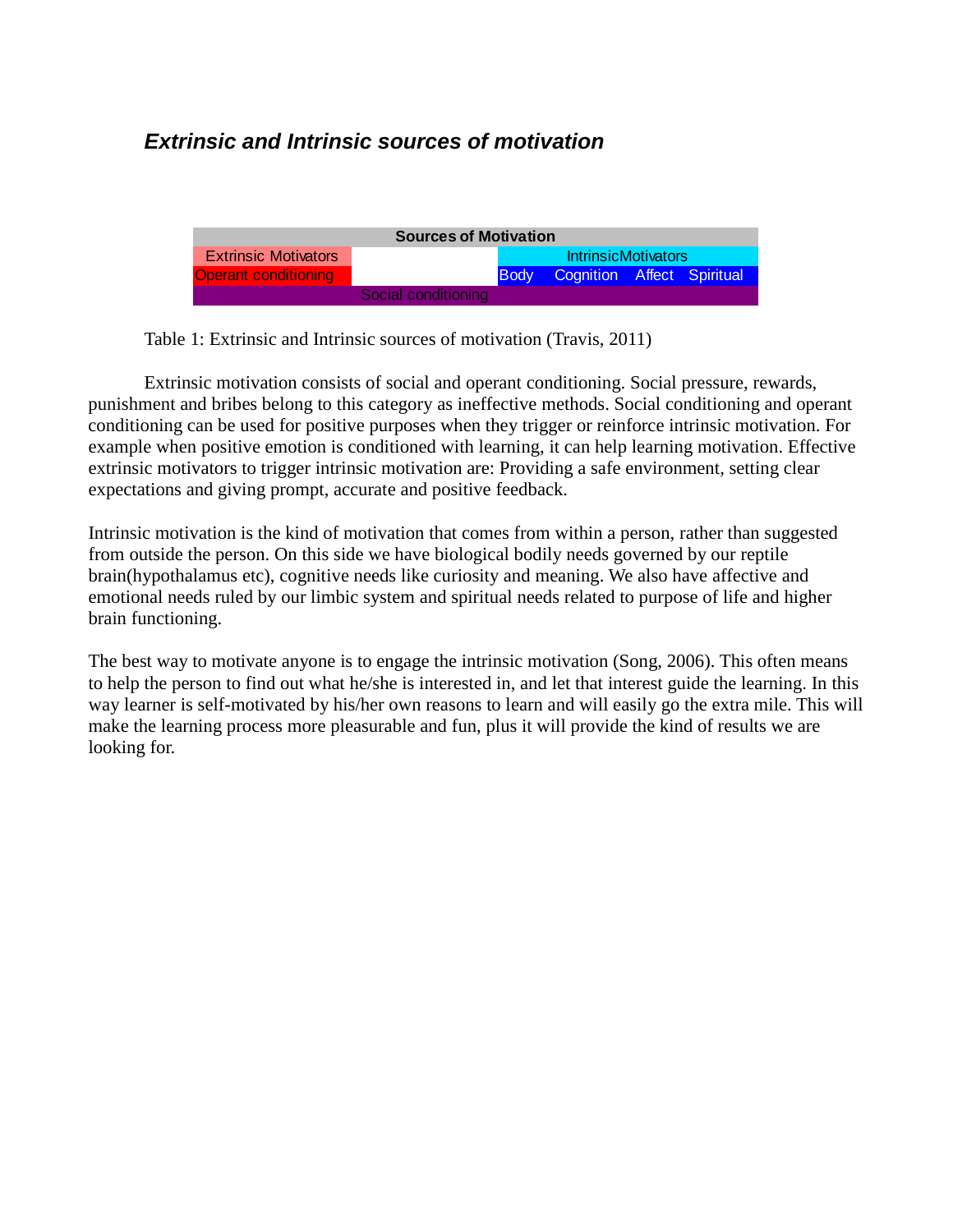Here is a list of some of the intrinsic motivators(Travis, 2011)(Jensen, E. 2008)(RSA 2010):

Engage Intrinsic Motivators Explain importance of learning content or skill Create curiosity Provide a variety of activities Provide games and simulations Set goals for learning Relate to student's needs and goals Help student make an action plan Provide sense of control and choice Encourage and provide positive social bonding Engage strong positive emotions Encourage adequate nutrition Share success stories Provide acknowledgment More frequent feedback Model the joy of learning **Autonomy Mastery Challenge Contribution Purpose**

### **Levels of motivators**

In case of extrinsic motivation, intrinsic motivation is triggered. On the other hand, if extrinsic motivators are repelled, result is less motivation. Thus, motivation always comes from within.

Considering our brain development and levels of functioning, we can find motivators from the lowest brain functioning (biological needs) to the highest brain functioning (spiritual needs):

| Level             | Motivator                                                |
|-------------------|----------------------------------------------------------|
| <b>Biological</b> | Senses, hunger, thirst, arousal                          |
| <b>Behavioral</b> | Towards pleasure/avoid pain                              |
| Social            | Role models, or group pressure                           |
| <b>Cognitive</b>  | Attention, meaning, cognitive dis-equilibrium, curiosity |
| <b>Affective</b>  | Feel good/bad, threat to security, meaning in life       |
| Conative          | Goals, control of life, will                             |
| <b>Spiritual</b>  | Understand purpose of life                               |

Table 2: Motivators related to levels of existence and functioning. (Travis, 2011)

It appears that some of these needs are driven by deficiency and are more related to lower brain functioning (reptilian brain, hypothalamus etc). Similarly, some needs are growth driven related to higher brain functioning.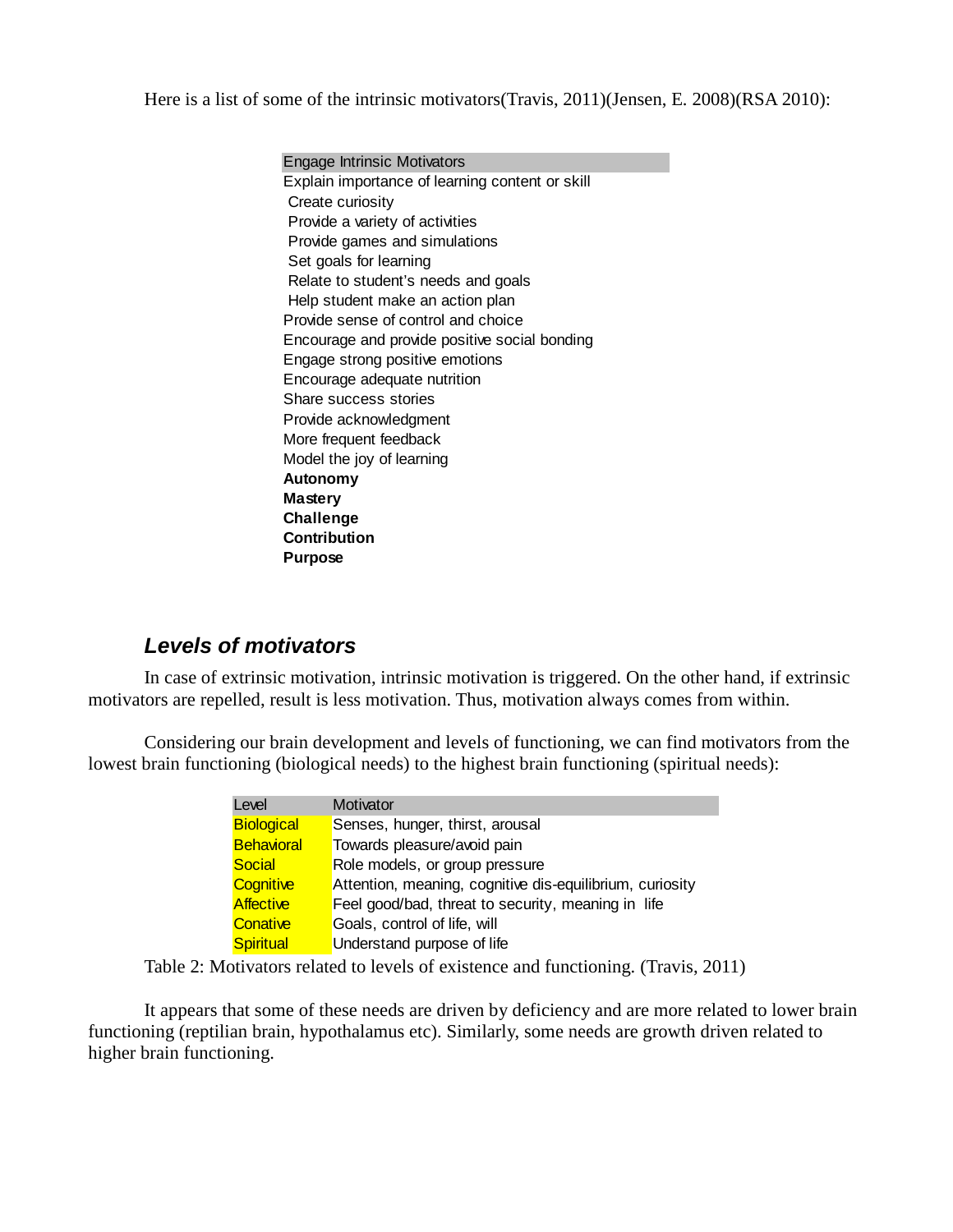## **Deficiency and growth motivators**

According to Maslow (1943), needs are grouped based on nature of deficiency and need for growth:

| Maslow's model    |                             |  |  |
|-------------------|-----------------------------|--|--|
| Level             | Motivator                   |  |  |
| Growth            | Transcendence               |  |  |
| <b>Needs</b>      | Self-actualization          |  |  |
|                   |                             |  |  |
| Growth            | Aesthetic needs             |  |  |
| <b>Needs</b>      | Need to know and understand |  |  |
|                   |                             |  |  |
| <b>Deficiency</b> | Esteem needs                |  |  |
| <b>Needs</b>      | Belongingness & Love Needs  |  |  |
|                   | Safety Needs                |  |  |
|                   | <b>Psychological Needs</b>  |  |  |

Table 3: Maslow's model of deficiency and growth needs.

The deficiency needs are important to meet, otherwise they will dominate attention. On the other hand, to freely focus on meeting the growth needs, deficiency needs must be met. However, by fulfilling the growth needs first, one can more easily meet the deficiency needs. As an example, practice of Transcendental Meditation and its effects on every day life, open potential to fulfill deficiency needs on the basis of fulfillment of growth needs (Alexander 1990).

# **Human need psychology**

In order to understand the very core of motivation, we need to boil down the motivators into two groups and a total of six fundamental human needs.

| Needs of the<br>EGO | (analogous to Maslow's deficiency motivators)      |
|---------------------|----------------------------------------------------|
|                     |                                                    |
|                     | <b>Love and Connection</b>                         |
|                     | Significance                                       |
|                     | <b>Certainty</b>                                   |
|                     | <b>Variety</b>                                     |
| Needs of the        | (analogous to Maslow's growth motivators and self- |
| Spirit              | actualization)                                     |
|                     | Growth                                             |
|                     | Contribution                                       |

Table 4: Basic human needs (Robbins 1991)

Needs of the EGO are constantly met by everyone, in a healthy or non-healthy way. It's important to understand this in order to provide students with healthy ways to experience fulfillment of all of these needs in a healthy way during the learning process.

Needs of the spirit are relevant to meet only if an individual has evolved both physically and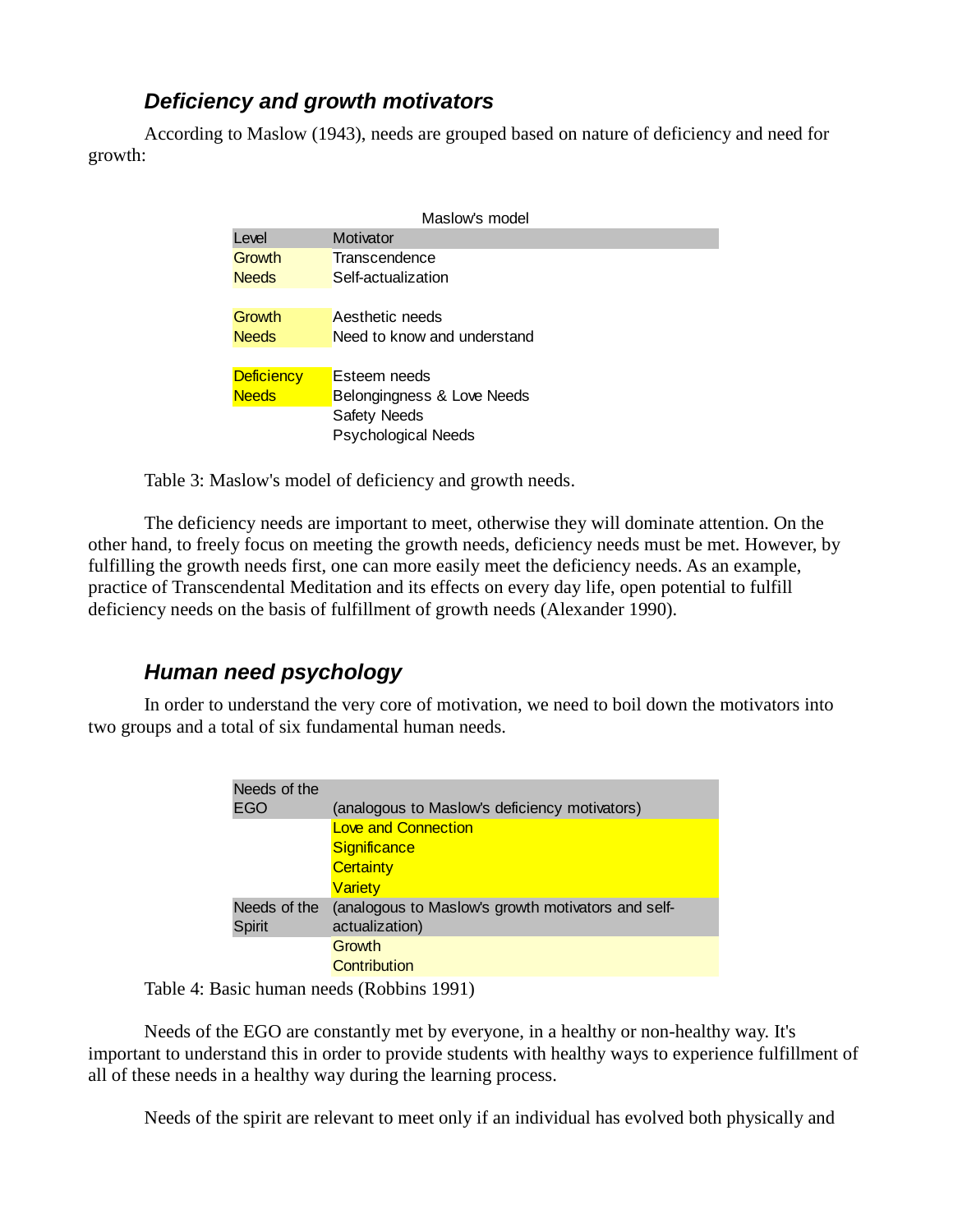psychologically to value the fulfillment that comes from self-actualization. Brain development and cognitive development need to reach level that can support such needs. (See table 8)

#### **Gender differences in motivation**

In gender, it is important to understand that there are fundamental differences between male and female brain. The differences are physical by design and function. This results in differences in behavior and preferences.

### **Brain differences**

|                           | Women                         | Men                        |
|---------------------------|-------------------------------|----------------------------|
| <b>Grey Matter</b>        | More: Thinking                | Less                       |
| <b>White Matter</b>       | Less                          | More: Doing                |
|                           |                               | Spatial Centers, Amygdala, |
|                           |                               | 2.5 times more Sex Drive   |
| Larger areas              | Language centers, Hippocampus | (Hypothalamus)             |
| Language Centers          | Larger: 20,000 words          | Smaller: 7,000 words       |
| Output from Limbic System | <b>Frontal Lobes</b>          | Brain Stem                 |
|                           |                               | Lower-likes loud noises    |
| <b>Sensory Acuity</b>     | High                          | (explosions etc)           |
| Listening                 | Use Both Hemispheres          | Left Hemisphere            |
| Spatial planning          | Left Hemisphere               | Use Both Hemispheres       |

Table 6: brain differences in men and women.

According to Brizendine (2006) and Travis (2011), the male brain is 9% larger than the female brain; even after considering relative body size difference. From the above chart, we can see that women have more gram matter(input fibers) and men have more white matter(output fibers). Emotional response is also different because of the brain structure and functioning. The differences in the brains are found even in infants and unborn children. Studies suggest that the structural and behavioral differences are not due to social conditioning, but rather are inborn gender specific.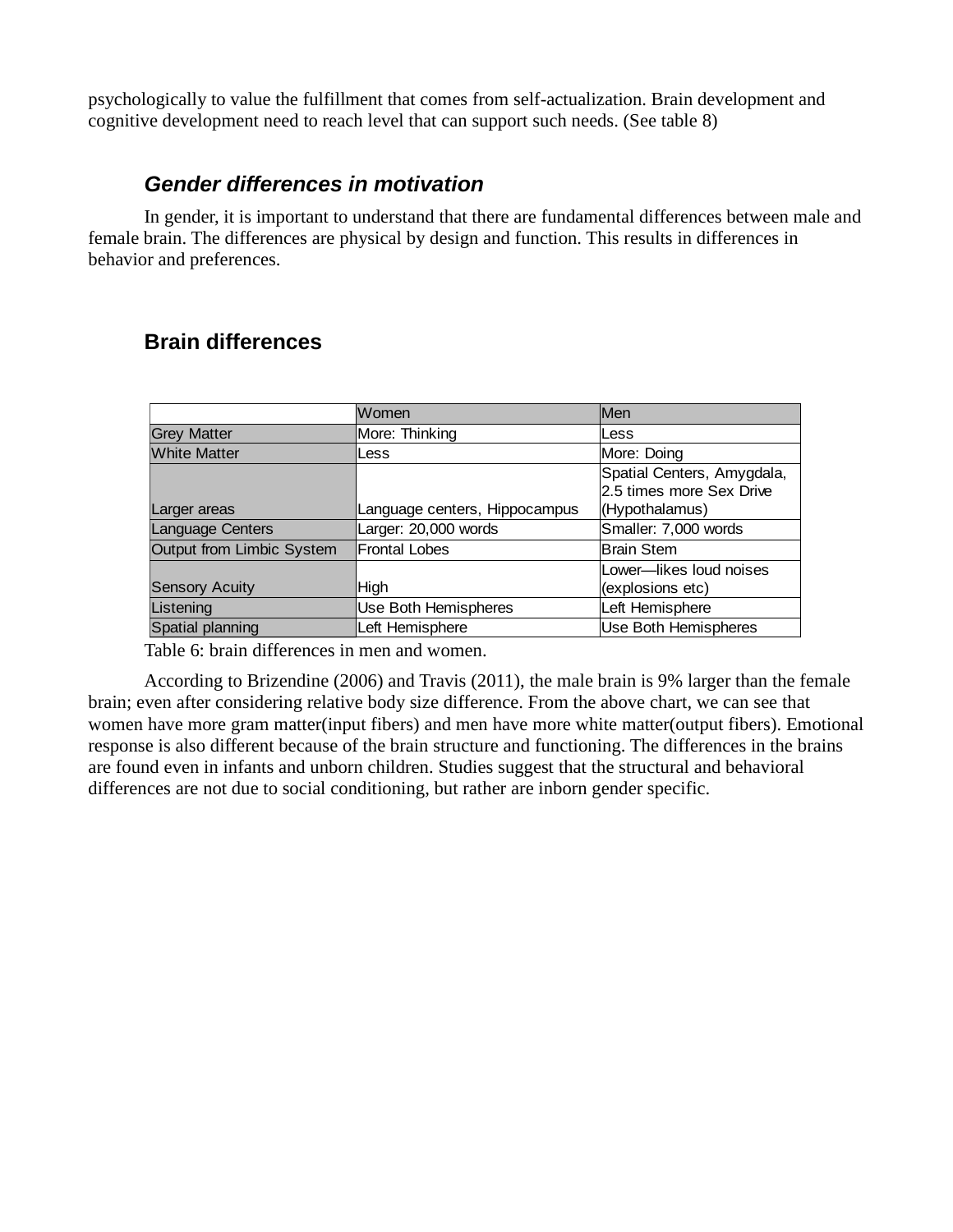### **Behavior differences**

|                                                  | Women                             | Men                         |
|--------------------------------------------------|-----------------------------------|-----------------------------|
| <b>Stress response</b>                           | Tend or Befriend                  | Fight or Flight             |
|                                                  | Based on talking, a few close     | Based in Doing, many        |
| <b>Friendships</b>                               | friends.                          | friends                     |
| Competition                                      | Destroys friendships              | Builds friendships          |
| Estrogen: People Oriented<br><b>Sex hormones</b> |                                   | Testosterone: Task Oriented |
|                                                  | More M cells (larger, over the    |                             |
|                                                  | More P cells (smaller, in fovea): | whole eye): location,       |
| Eyes                                             | details, color, texture           | direction and speed         |

Table 7: Gender-specific behavioral differences (Travis, 2011)

One of the biggest differences is single tasking and multitasking(Kelly, 1999). Men are clearly single taskers and are happy when doing the task at hand keeping the sequence of tasks. Women, on the other hand can multitask meaning that they can think about, talk about and do multiple things at the time by difference in their brain structure. Although there is usually only one thing at the time that women do, they can be aware and shift between more topics and tasks than men.

Stress reactions are different for men and women, because the amount of each hormone is different. Women excrete more oxytocin that lead to more "tend or befriend" reaction, resulting in more talking. If a woman is under stress, let her talk it out. Men excrete more testosterone and cortisone than oxytocin leading to fight or flight reaction, and less talking, more doing. If a man is stressed, let him be quiet and do work.

Also, social behavior and ways of working differ due to estrogen driving women and testosterone driving men. This makes women more social and men more task oriented. This leads to differences in how both genders react to competition. Men are competitive and women tend to help each other more.

These are important to know as they influence motivation in parallel to developmental differences.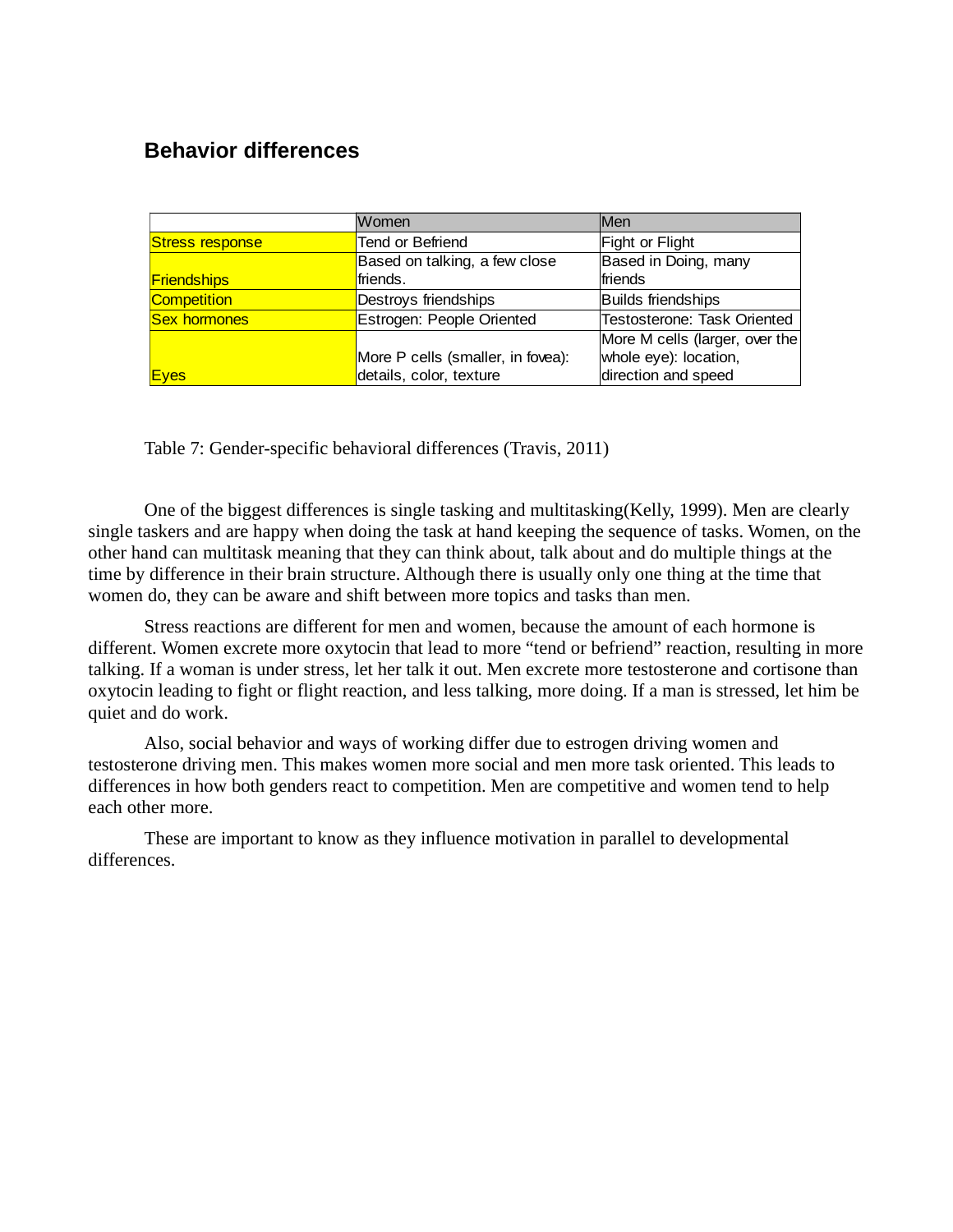## **Developmental differences**

In general, girls are 1-2 years ahead of boys during the school years in their brain and cognitive development. Although there are differences, on average, we can expect a person to follow the developmental stages correlated to the brain maturation in the table below:

| <u>Age</u> | <b>Brain Maturation</b>                                                                                                | Cognitive<br>Development<br>(Piaget) | <b>Primary</b><br>Focus of<br>Motivators |                                                                       |
|------------|------------------------------------------------------------------------------------------------------------------------|--------------------------------------|------------------------------------------|-----------------------------------------------------------------------|
|            |                                                                                                                        |                                      |                                          |                                                                       |
| $0 - 2$    | <b>Neural Exuberance</b><br>and Myelination of<br>Sensory and Motor<br>Areas<br>(Behavior/senses)                      | Sensori-motor                        | Biological                               | Senses,<br>hunger, thirst,<br>arousal                                 |
|            |                                                                                                                        |                                      |                                          |                                                                       |
| $2 - 7$    | Maximum Number of<br>Connections (desire)                                                                              | Pre-operations                       | Behavioral                               | <b>Towards</b><br>pleasure/avoid<br>pain                              |
|            | Corpus callosum                                                                                                        |                                      |                                          |                                                                       |
| $7 - 11$   | myelinates and<br>pruning begins around<br>age 10 (mind)                                                               | Concrete<br>Operations               | Social                                   | Role models,<br>or group<br>pressure                                  |
|            |                                                                                                                        |                                      |                                          |                                                                       |
| $11 - 18$  | <b>Prefrontal connections</b><br>begin to myelinate at<br>age 12, and pruning<br>finishes at age 18<br>(Intellect)     | Formal<br>Operations                 | Cognitive                                | Attention,<br>meaning,<br>cognitive dis-<br>equilibrium,<br>curiosity |
|            |                                                                                                                        |                                      |                                          |                                                                       |
| 18-25      | Prefrontal myelination<br>finishes (Feeling and<br>intuition)                                                          | Post-Formal<br>Operations            | Affective                                | Feel<br>good/bad,<br>threat to<br>security,<br>meaning in<br>life     |
|            |                                                                                                                        |                                      |                                          |                                                                       |
| 25         | Experience continues<br>to shape brain circuits<br>throughout one's life<br>span. (Individual Ego)                     | Post-Formal<br>Operations            | Conative                                 | Goals, control<br>of life, will                                       |
|            | Techniques such as<br>meditation practices<br>are needed to promote<br>post-symbolic<br>experiences<br>(Universal Ego) | Post-Formal<br>Operations            | Spiritual                                | Understand<br>purpose of life                                         |
|            |                                                                                                                        |                                      |                                          |                                                                       |

Table 8: Brain development and cognitive development.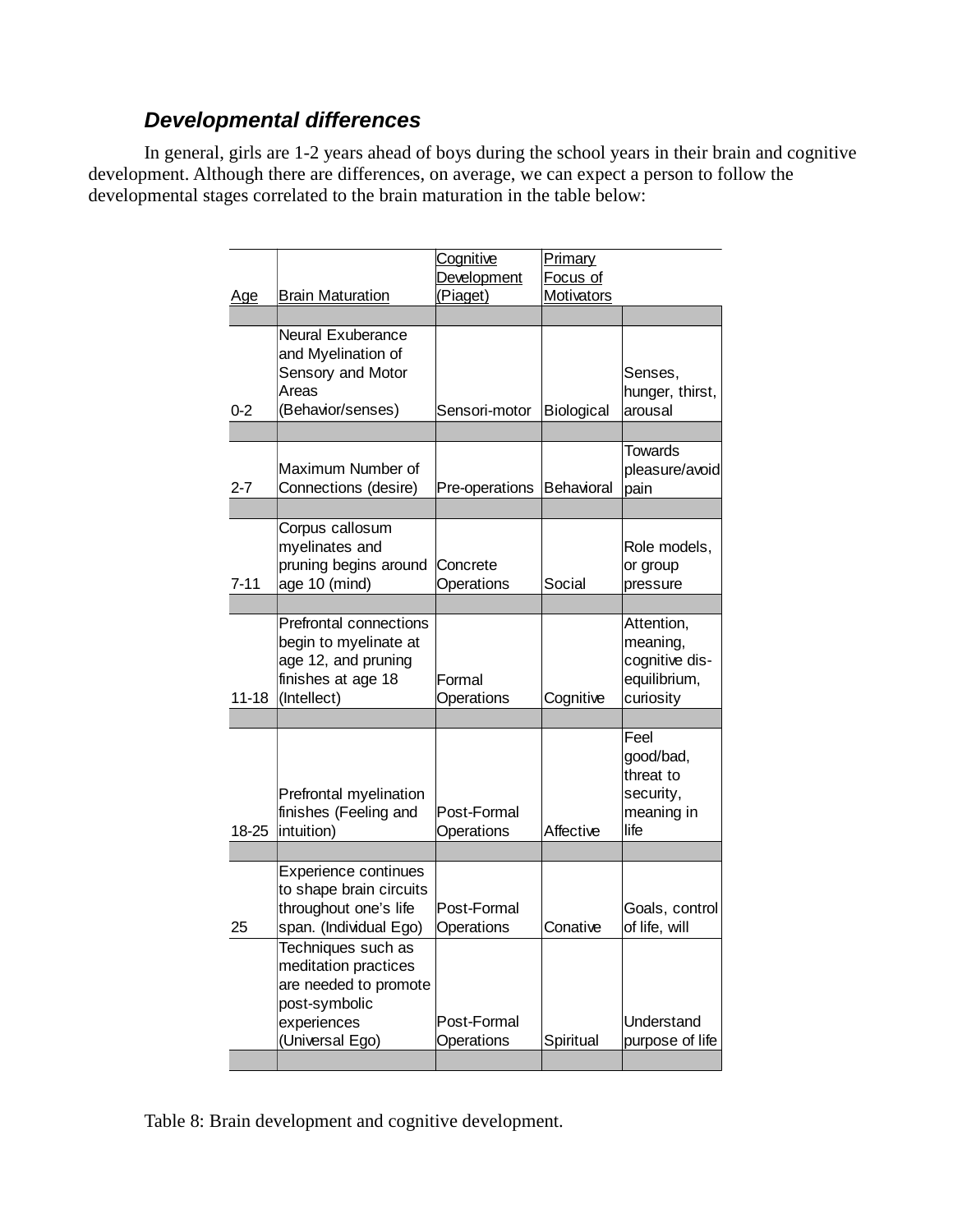As seen in this table, rows show age groups listed in column 1, and related brain development (column 2) and cognitive development (column 3) Piaget(1955) and the resulting primary focuses or motivators (column 4). Our assumption is that motivators are developed as brain and cognitive abilities develop. At each stage of new motivation development, old motivators will continue to function in the background, similarly as in brain and cognitive development. This correlation is presented in the hypothesis and tested in this research.

It is quite well established that the brain development is underlying the cognitive development (Travis 2011).

# **Physiological conditions for learning**

For one to learn well, physical and environmental situation needs to be suitable. Lack of suitable physiological state or environment, mental state might get on the way of being motivated. Some of the relevant findings are (Jensen 1, Renate Caine 2):

Select the time of the day that is most conducive to learning to be motivated. Usually mornings are the best for learning. Most drowsiness is expected to be 12 hours from middle of the night's sleep. Also, detail memory works best in the morning. You may have your own patterns for inspiration, recognize and use them. Dunn (2007) found that 30% people learn best in the morning hours, 30% learn best in the afternoon, 30% learns best in the evening. Only 10% can learn any time.

• For intense learning, content, lectures etc, limit time to 25 minutes and 5-10 minutes for children and adolescents. After such period, elaborate with mind mapping, paired sharing, or model building. Downtime is also important to keep motivation: breaks, walk, stretch, cleanup etc.

• Use the natural curiosity to motivate your learning. Align learning with the personal goals.

• Time and multiple exposure to knowledge is important for learning. This in order make sense out of information that we take in. Ideal division of time for learning something is:

- 5% Pre-exposure (overview)
- 45% Acquisition (lectures / focused reading etc)
- 45% Elaboration / processing (mind maps, paired sharing)
- 5% downtime
- Fear and stress reduces cognitive abilities and weakens immune system
- Keep hydrated to stay alert and motivated
- Eat healthy and make sure you get all nutrients you need (omega fats, vitamins, proteins)
- Have enough air (ET) and full spectrum or natural light in the learning space.

• Observe your emotions and make sure they are conducive to being motivated for learning. Use positive emotions to cement your learning.

Exercise keeps body producing alert and motivated state for learning, keeping the brain healthy and reward circuits happy.

• Rewards and punishments are de-motivating. Never use them. Use the intrinsic motivators instead.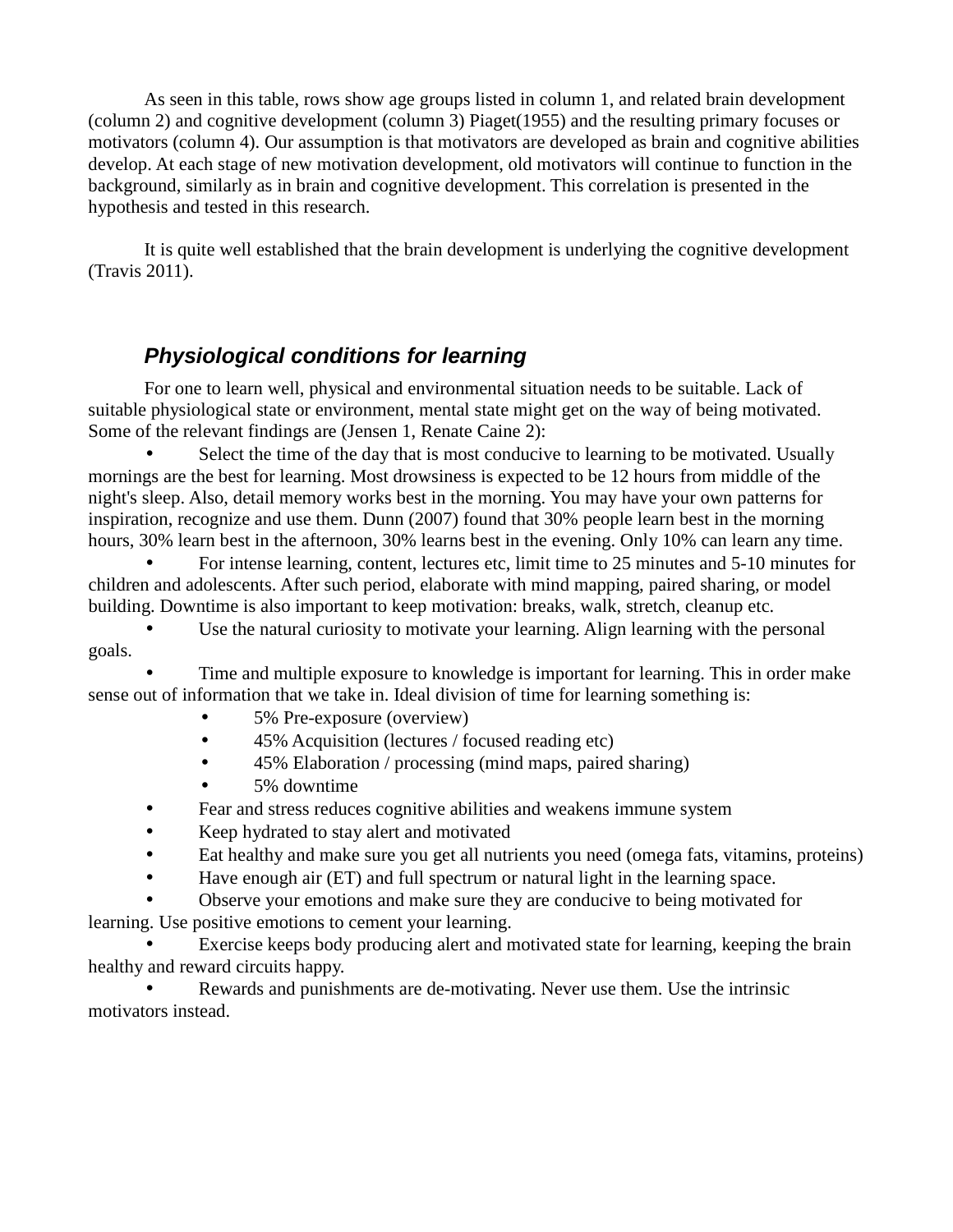## **Hypothesis**

If brain development underlies cognitional development and motivation, then children at different levels of brain development on  $1^{st}$ ,  $3/4^{th}$ ,  $7/8^{th}$  and  $12^{th}$  grades – would exhibit different levels of primary motivators.

Parallel to this correlation, motivation is influenced by gender and physical conditions for learning.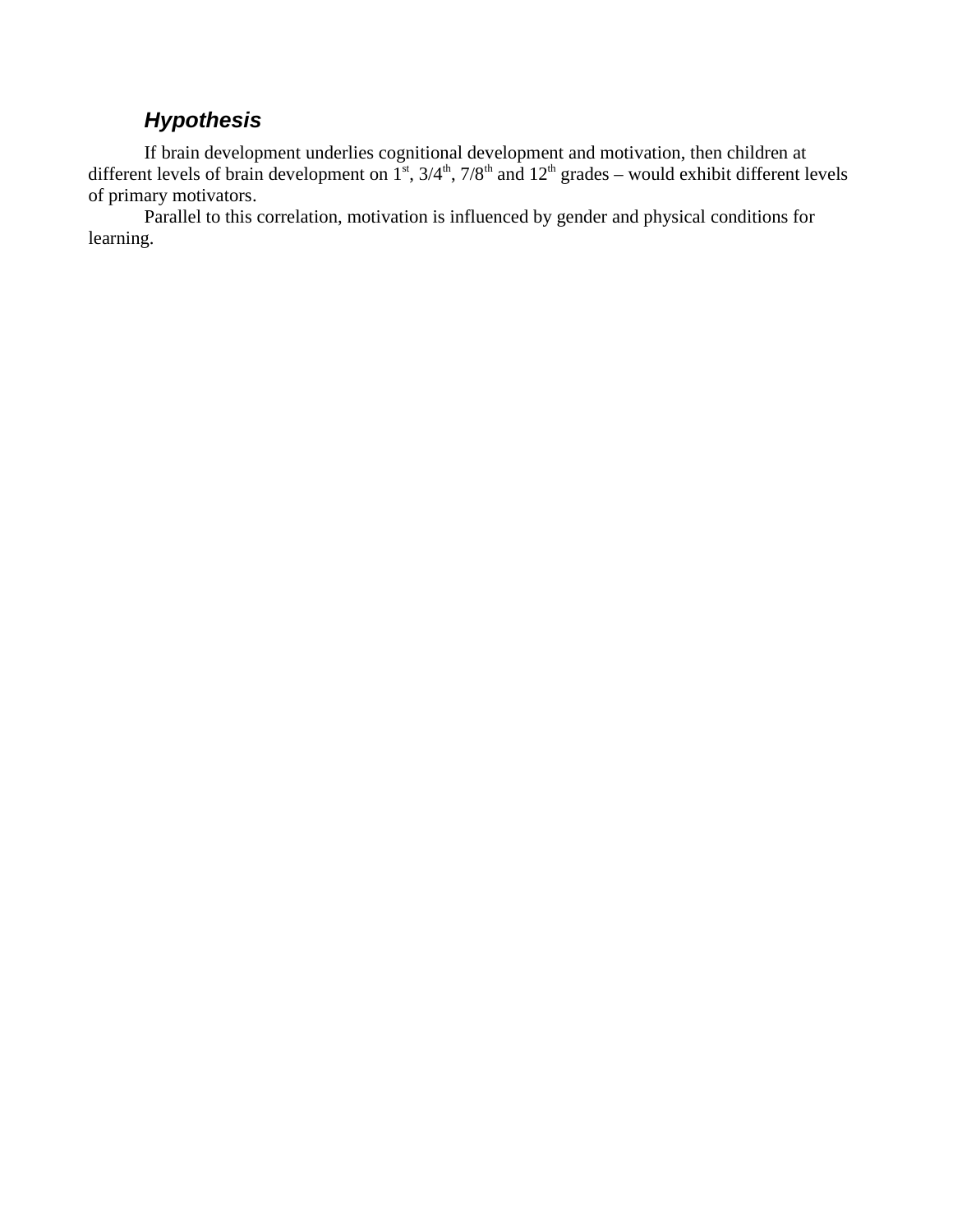# **Method**

This section describes subjects and procedures for data acquisition and analysis.

### **Subjects**

The school participating in this study was a private school, located in a rural area in Iowa. Participants in this study were children in grades 1, 4, 8, and 12. Classes were single gender and mixed. The table below shows different grade, gender, age range and subject matter of the classes observed:

| Grade   |              | Age       | <b>Subject</b> |
|---------|--------------|-----------|----------------|
| level   | Gender range |           | matter         |
| $7-8$   | Boys         | $13 - 14$ | English        |
| $7-8$   | Girls        | 13-14     | English        |
|         | 12Girls      | 18-19     | SCI            |
|         |              |           | Social         |
| $3 - 4$ | Boys         | $10 - 11$ | <b>Studies</b> |
| $1 - 2$ | Girls        | 7-8       | Writing / Art  |
| 12      | <b>Boys</b>  | 18-19     | Physics        |
| 12      | <b>Boys</b>  | 18-19     | Economics      |
| $7-8$   | <b>Boys</b>  | $13 - 14$ | English        |
| $7-8$   | Girls        | 13-14     | English        |

Table 8: Study subject groups

#### **Procedures**

Data is collected qualitatively and analyzed by correlating behavioral patterns observed in class and adult behavior in relation to the students' learning motivation. Data was collected using noninfluential "fly on the wall" -methodology. Intention was to not affect the objects of observation, "the subjects" by the act of observation. In practice I sat with other M.A. Education students in the school classes (table 8) and made notes. After class was over, we shared information and thus added to each others' observations. Observation notes are summarized in the results area and analysis is discussed in the discussion section.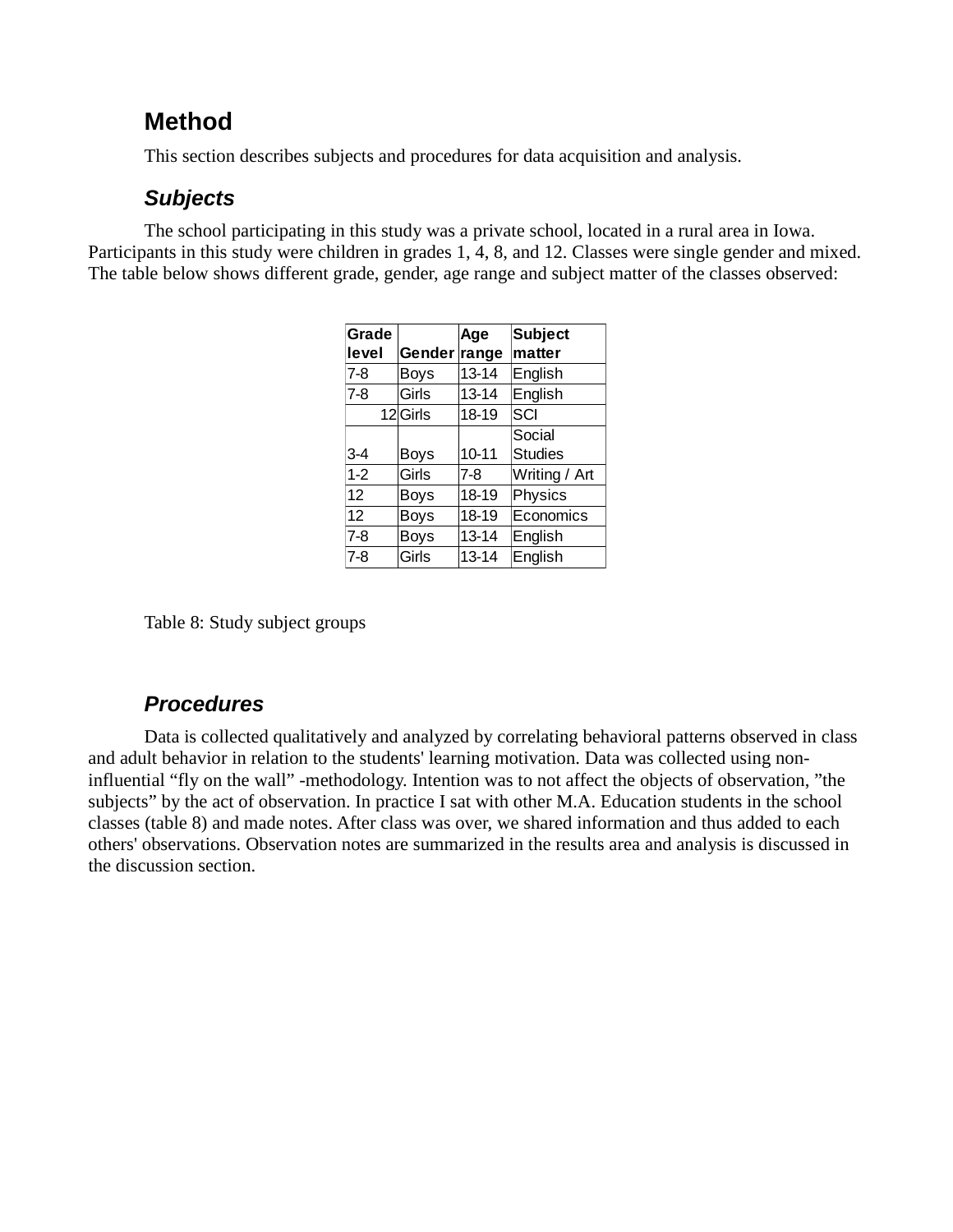### **Results**

Results are discussed in segments of age groups in order to identify behavioral motivators based on age group's brain and cognitive development. Gender, environment and other factors are also controlled for finding significant motivators.

#### **1 st-2nd grade**

In the class, first graders are eagerly exploring nearly anything that's presented to them in this class. Natural curiosity is guiding their eagerness to learn. Stories in the class captured their attention. They are expressive in art and happy to experiment with the new writing skill. Background music seems to help focus and stay motivated and keeping learning process more fun and joyful. Keeping class playful seems to increase motivation in the class. There is much more freedom in motion in this class than in upper grades. Although topic of the class was writing, drawing was acceptable. I talked to teacher outside the class and she said that it's nearly interchangeable at this stage. Some children can write, some just draw. Intention was in writing, however.

Observation of the  $1<sup>st</sup> / 2<sup>nd</sup>$  grade class was very brief, but significant because behavior and motivators at this stage is very different from other stages observed.

### **3 rd-4th grades**

In this class (all boys), boys are surprisingly calmly sitting in their seats. Topic of the class is to find states with Native American names. Presenting their finding showed discipline: the one speaking was standing and others were sitting. It was made comfortable (safe environment) by asking to tell ones that you are "pretty sure" about. Also asking class mates to add to their lists from what the others say seemed to improve motivation. When teacher said that there are 37 states with Native American names, that increased motivation in the class noticeably. Boys were working in teams and were curious to explore the names. Class did not go beyond simple fun facts. Although boys were a bit restless in the teams, they were focused on the task and very obedient to the teacher's requests.

For the fun of observers,we noticed how small the chairs and desks were when sitting in the back of the class.

### **7 th-8th grades**

In these gender separate classes, teachers were teaching using projects. In language class, they took journalist's job description and started to produce a TV show. In mathematics class, they took rocket scientist's job description and learned mathematics while building and eventually launching a rocket.

Male language teacher told that for him to do the job, he needs to establish the alpha male presence right away. Although he may be nice and fun teacher, he needs to give them an impression that he could lose it at any time. This creates respect and makes kids at that age do what is necessary.

In his class, they started with two minute of free form writing. He explained that this is a classroom management technique. Although there is a suggested topic, they can write about anything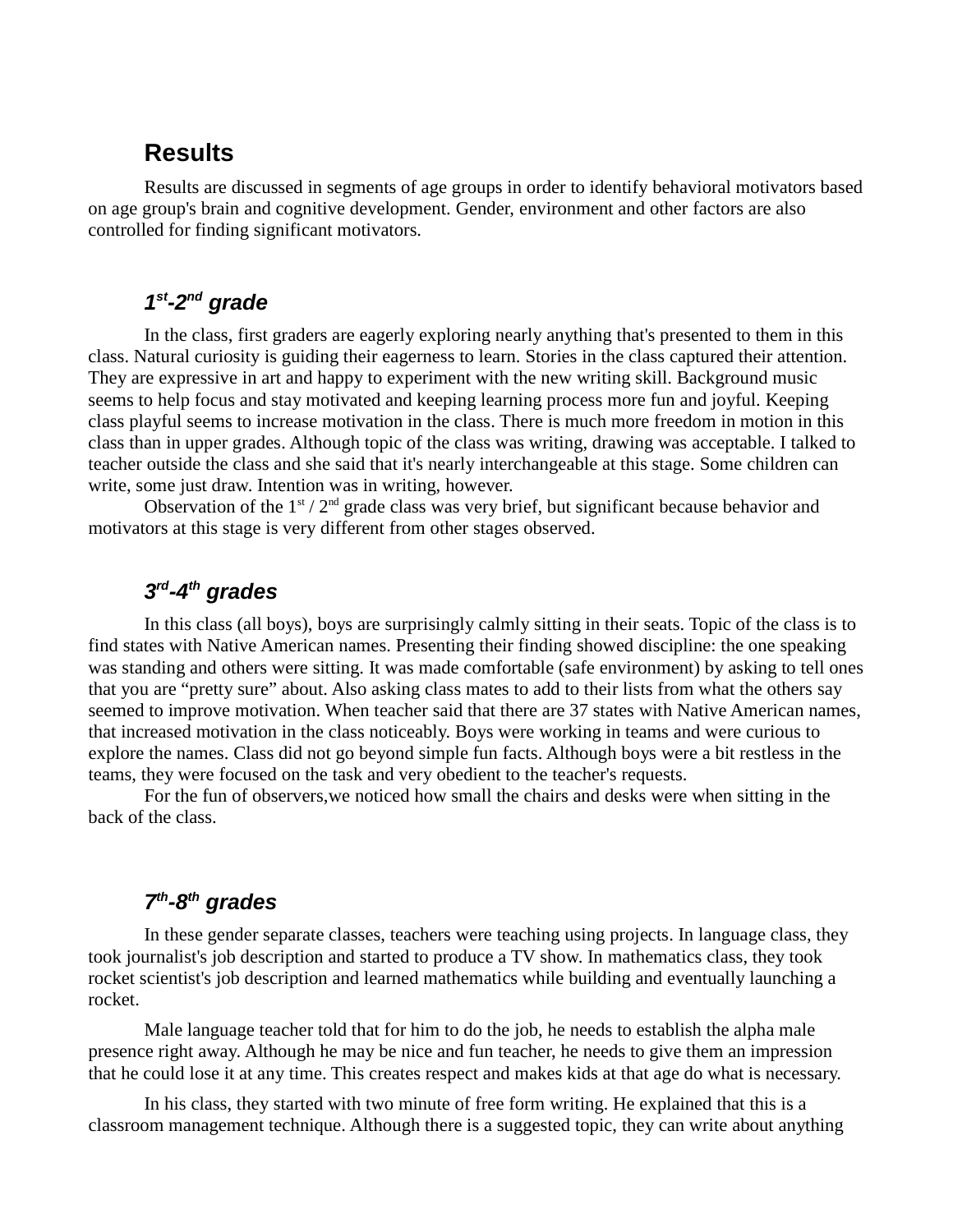they want, given it's appropriate and well written. This practice seemed to calm down the class and focus them on something they are interested in. The tone of the class was very different after the exercise, so I agree with the teacher's intention regarding this exercise.

In the boys' class, boys were glad to share the writing results. They also seemed very focused on their project and keen on their topics. Boys liked working in their own, on the task.

Teacher pointed out that one of the girls had parents divorcing or something like that going on at home and that is taking away her focus from the class. Even for girls' class, there was significant amount of disturbance in the class. Because it was a combined  $7<sup>th</sup>$  and  $8<sup>th</sup>$  grade class, some of the girls seemed more focused on the project and some seemed more distracted by their hormones and tendency to socialize. Although girls seem to work well in teams, a lot of their social chatter did not seem to be related to the project.

In the girls mathematics class, all girls came in with their homework done, and they spent much more time experimenting with the instrument they built. Girls naturally get into teams and do the measurements as a team.

In boys' mathematics class, on the other hand, only a few boys came in with homework done. The rest had an excuse or no excuse at all. The female teacher confirmed that this is typical of boys at this age. Boys worked more independently even in a team and sharing with a buddy seemed to work better than team dynamic.

Teacher explained that she needs to love the children for the class to work. My observation showed a female version of alpha male in discipline keeping. "If you are not on time, I will not be happy" was one expression.

Mathematics and language teachers both explained that they find that the project based teaching works great for this age group. It's a way to combine harmoniously sweet  $7<sup>th</sup>$  graders and bullying  $8<sup>th</sup>$ graders in class. It also teaches real-world skills and self-evaluation. The job descriptions and evaluations are from real-world and children live up to the expectations. Grade is given quantitatively from results (such as how high rocket flies) and not from qualitative opinion of the teacher.

All topics of learning were interesting skills and knowledge. How to do, calculate or know this or that. Interest once again was the guiding light in each project. Teachers pointed out that at this age they need things to be very concrete. Thus all learning was simple and personally tangible.

## **12th grade**

 $12<sup>th</sup>$  graders are seem to be more interested in larger concepts. Girls in their SCI class were talking in more general terms:

- Why is everyone in the movement interested in digestion, although it seems quite personal matter
- How is using pesticides similar to warfare
- Universal principles from fractals video order is present everywhere etc.

Thinking is now beyond simple tasks and specific knowledge. It's about social phenomena, larger topics, universal principles and their applicability in general, instead of for specific tasks. Boys still need to be kept on task to be motivated, and competition can be useful to motivate boys, but not girls.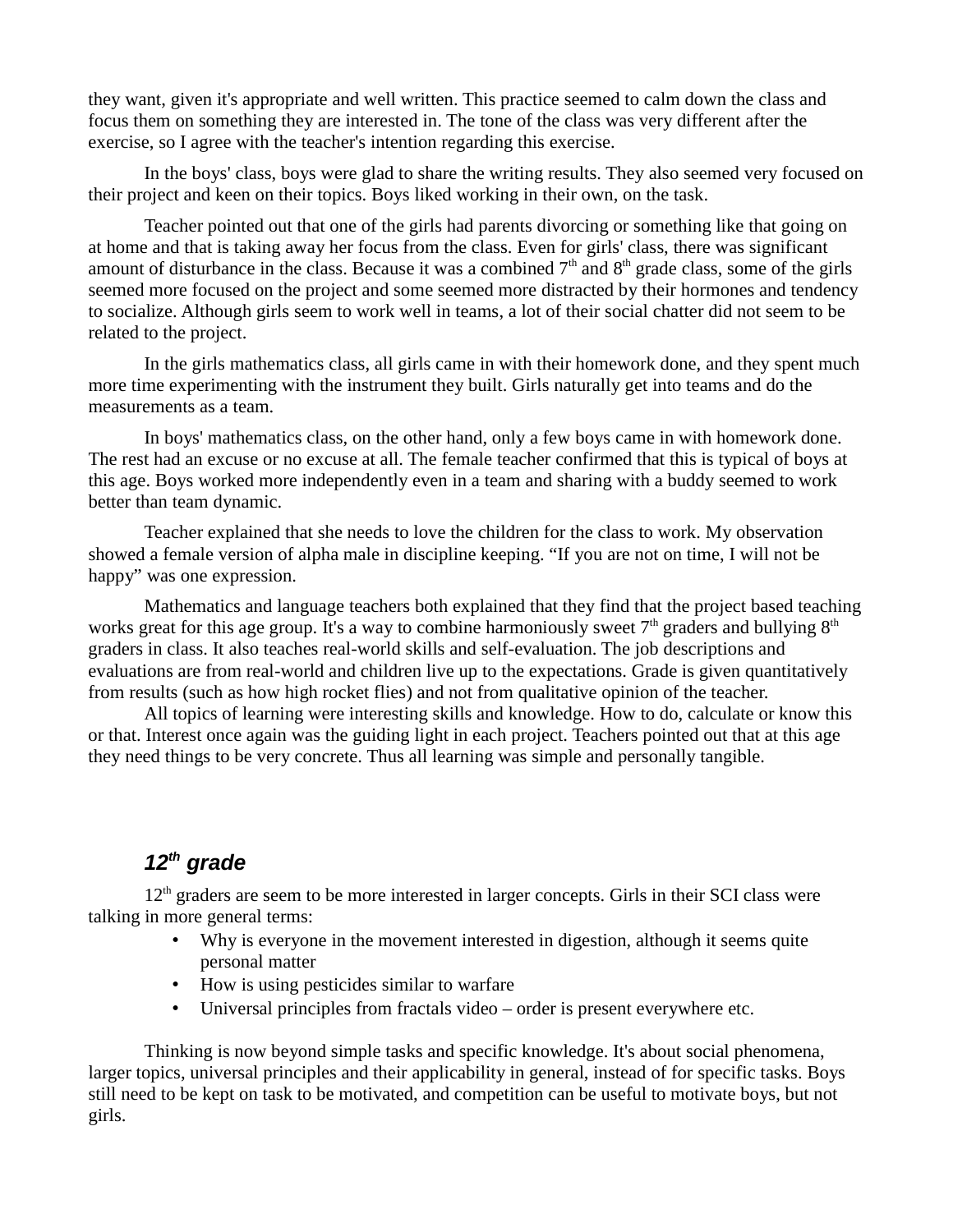Hormonal disturbance is still noticeable. Girls class calmed down and focused with pulse diagnosis. After that girls were noticeably talking a lot over each other and over teacher. Teacher does not seem to be bothered by it and manages to redirect the class.

In boys' class, more individual nature of boys is noticeable. There is chatter, and it's often off topic. Teacher is helping one student at the time. Motivation seems to be on their personally chosen topic, but the class is more restless than 7-8 grade class.

From shared observation notes, slightly conflicting information comes out. Although girls are more biologically advanced than boys, girls seem to participate less in presence of boys in co-ed class than in single gender class. Boys seem to be inspired to perform more. However, boys report in discussion that it's hard to focus on subject matter when girls are around. More data could explain and clarify the pattern.

The most demotivating experience was in economics class. Boys were expecting their usual teacher to explain the class material, but was faced with substitute teacher who just asked them to read a long copy of a book. Many boys had hard time focusing, understanding the material or even getting through the material. Classroom was also very hot, which might have added to the uncomfortable and demotivating learning experience. Teacher told me and a fellow observer that he was trying to keep them disciplined, quiet and reading the material. It did not seem to work very well and boys formed a group at the door waiting for the bell to ring.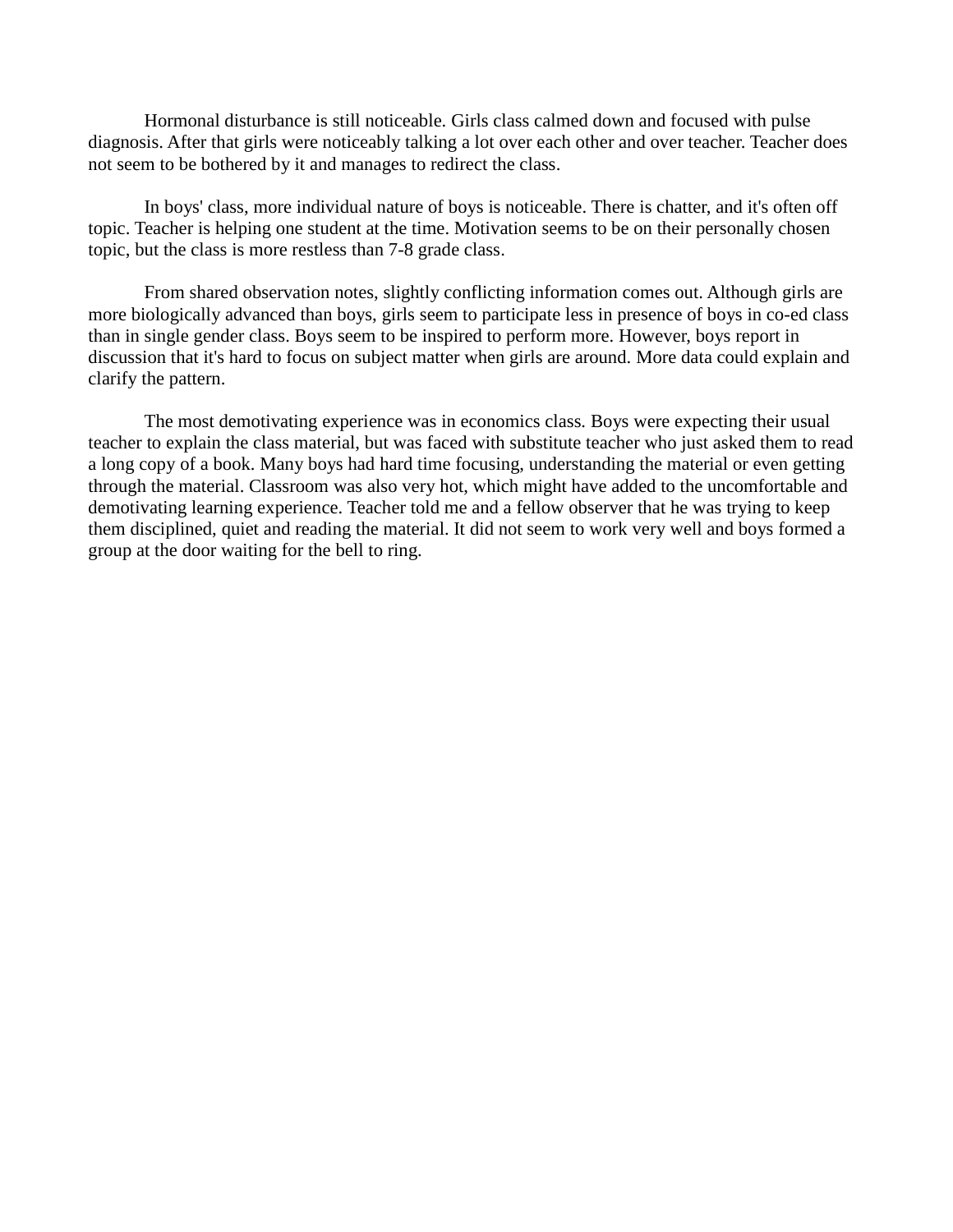|                | <b>Observation summary</b> |           |                                                                                                                                                        |                                                                                                  |                                |                                                    |                                                              |
|----------------|----------------------------|-----------|--------------------------------------------------------------------------------------------------------------------------------------------------------|--------------------------------------------------------------------------------------------------|--------------------------------|----------------------------------------------------|--------------------------------------------------------------|
| Grade<br>level |                            | Age       | Gender range Motivators                                                                                                                                | Demotivators                                                                                     | Concrete /<br>abstract         | Simple /<br>complex                                | Rules/<br>breaking                                           |
| $1 - 2$        | Girls                      | $7 - 8$   | Natural experimentation and<br>expression. Arts, learning<br>simple schemas like<br>alphabet                                                           |                                                                                                  | Here and<br>now<br>concrete    | everything is<br>simple and<br>now                 | Make up<br>rules.                                            |
| $3 - 4$        | Boys                       | $10 - 11$ | Rules, Curiosity, simple<br>schemas like state names                                                                                                   |                                                                                                  | Concrete                       | simple<br>concepts                                 | Enforce<br>concrete<br>adult rules.                          |
| $7-8$          |                            | $13 - 14$ | Authority +<br>friendliness/love.<br>Own personal interest.<br>Common projects. Concrete between 7 <sup>th</sup> (sweet) and 8 <sup>th</sup><br>study. | Hormones-> restlessness,<br>distractions, trouble at<br>home. Age difference<br>grade (bullies). | Hands on<br>concrete<br>tests. | Simple<br>abstract<br>concepts.                    | Break all<br>rules.<br>Listen to<br>authority.               |
|                | Girls                      |           | Helping each other, teams,<br>allow processing                                                                                                         | Excess processing<br>prevents results                                                            |                                |                                                    |                                                              |
|                | Boys                       |           | Tasks, focused work,<br>competition                                                                                                                    |                                                                                                  |                                |                                                    |                                                              |
| 12             |                            | 18-19     | Larger social issues                                                                                                                                   |                                                                                                  | Abstract<br>concepts.          | Abstract<br>concepts.<br>Society and<br>universal. | Integrated.<br>Follow but<br>question<br>society's<br>rules. |
|                | Girls                      |           | Personal experience,<br>generalized knowedge                                                                                                           |                                                                                                  |                                |                                                    |                                                              |
|                | <b>Boys</b>                |           | Own selected projects,<br>presence of girls                                                                                                            | Hot temperature, control,<br>keeping quiet, reading, lack<br>of discussion                       |                                |                                                    |                                                              |

Table 9: Summary of results – motivators and demotivating factors in age and gender groups.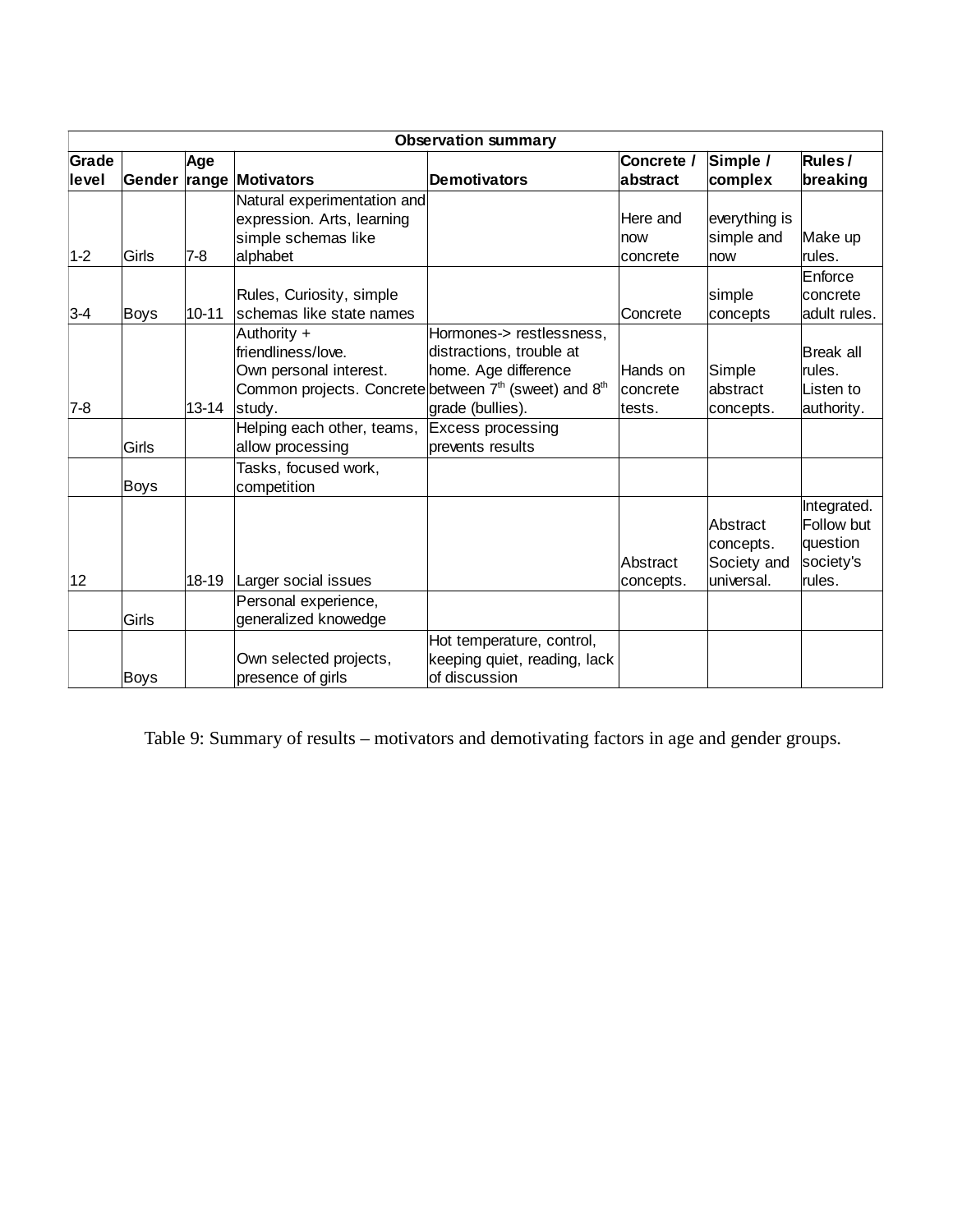# **Discussion**

From the results we can identify motivators for each observed age group and gender. In table 9 we identify motivators that can be used as tools for improving learning results and experience. Table also shows ineffective extrinsic motivators to be avoided  $(12<sup>th</sup>$  grade boys) and unavoidable demotivators that needs to be worked around( $7<sup>th</sup>$ ,  $8<sup>th</sup>$  and  $12<sup>th</sup>$  grade).

The differences in concrete/abstract and simple/complex is very clear in the age groups, although slightly different than expected from the literature review. All grades appreciate things that are concrete and simple, however, the ability to handle abstraction and complexity grows over the years. For instance,  $1^{st}$  graders draw and write a bit,  $3^{rd}$  graders can write and work with concepts,  $7^{th}$  graders can write papers and explore their interest area and finally 12<sup>th</sup> graders can apply their knowledge to societal and universal level. Confirming the cognitive development as function of brain development is important for motivation, because it's important to keep the learning within the range of cognitive abilities to keep the children motivated. If classes are too simple, they get bored and if they are too complex, they won't be able to understand it.

For motivation, behavior toward rules is important to understand. Pre-formal  $1<sup>st</sup>$  graders come up with creative rules,  $3<sup>rd</sup>$  graders (concrete op) enforce adult rules and  $7<sup>th</sup>$  graders (formal op) break spontaneously all rules.  $12<sup>th</sup>$  graders (post-formal op) seemed more integrated in their rule following and rebellion. This sets a different tone for leveraging extrinsic and intrinsic motivation. For instance, 7<sup>th</sup> graders should be guided to their interest, because they won't follow rules set by others.

For the demotivating experiences, we can conclude that they will force unhealthy expression of needs of EGO(love/connection, significance, certainty, variety). With proper extrinsic motivation (safe environment, understanding, loving, guiding) and intrinsic motivation (learner's own interest) needs of the Ego are met in a healthy way and not in a rebellious way. This opens up possibilities for growth needs of the soul (growth and contribution) to come to expression.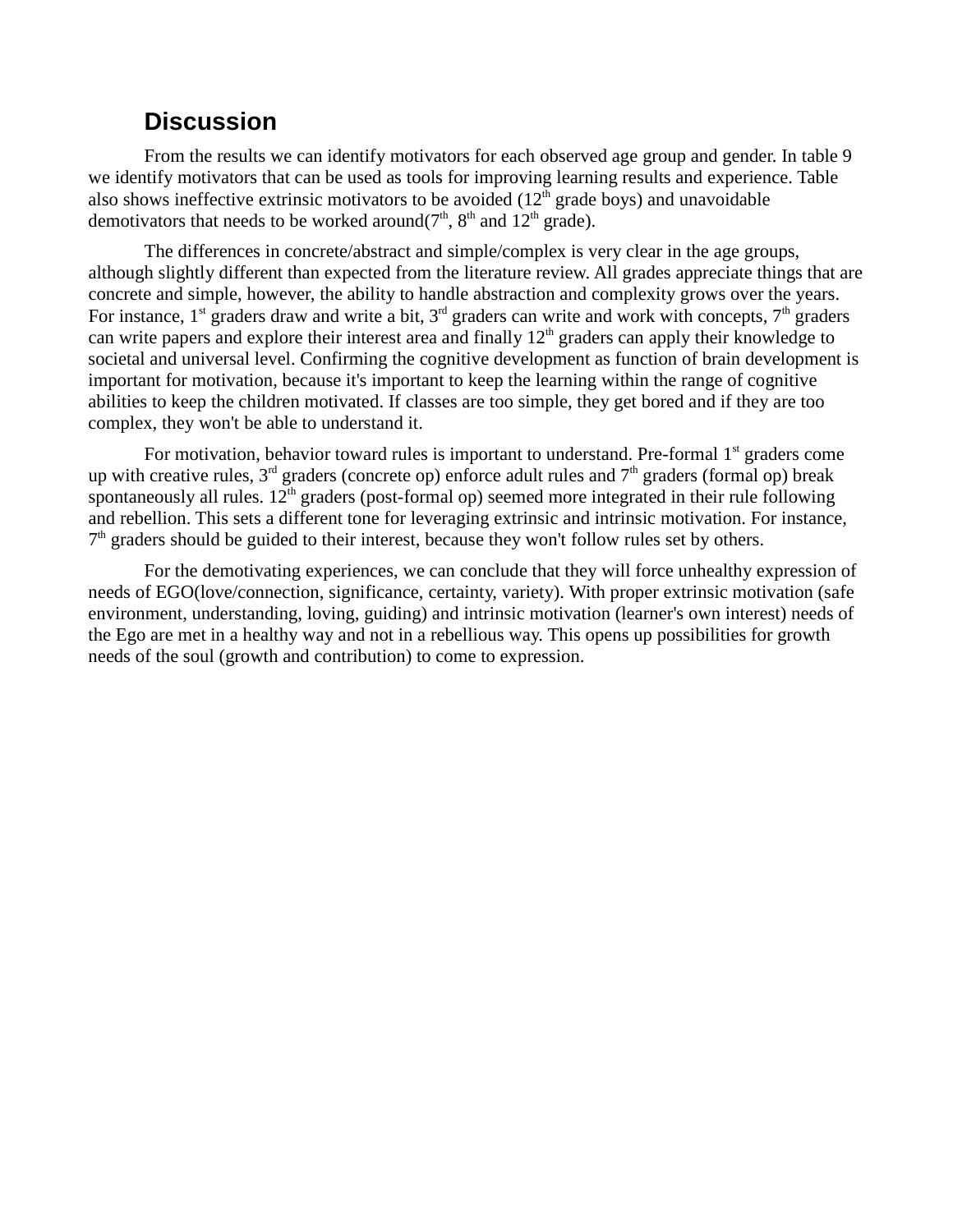### **Correlation between maturation/development and primary motivation**

In terms of the development of primary motivation in correlation with the brain and cognitive development, we can analyze in the following way (table 8):

- 1  $1<sup>st</sup>$  -  $2<sup>nd</sup>$  Graders are motivated by learning new behavior.
- $\bullet$  3<sup>rd</sup> 4<sup>th</sup> Graders are motivated by social conditions, classroom and teacher as a role model.
- $\bullet$  7<sup>th</sup> 8<sup>th</sup> Graders are motivated by cognitive search for personal meaning, curiosity to experiment with rules, and cognitive dis-equilibrium from heavy growth during this time.
- $\cdot$  12<sup>th</sup> graders are motivated by meaning in life and meaning of concepts in society and larger concepts.

There are some overlap in development of motivating layers, which suggests that evolution is not completely linear, but all layers of our existence develop more or less simultaneously. It is noticeable, however, that higher motivations like goals and meaning of life are less obvious in younger children. However, teachers have successfully used goals (rocket launch and news broadcast) to motivate/inspire adult like behavior in 13-14 years old school children. This may suggest that motivational factors are not as strongly tied into brain and cognitive development as we have expected.

### **Significance**

Overall, the findings support the global model on the parts that they investigated. The amount of data is significant enough to validate assumptions, but the amount of data is insufficient for drawing global conclusions. Further research can validate globality of the findings and validation of areas of the hypothesis not measured in this research.

#### **Other considerations**

In co-ed schools, we can argue that effects are there, but less because students get used to other gender being in the class. This argument is open to research.

#### **Further research suggestions**

Because Moral and Ego development require experience in addition to maturation, it suggests that experience and moral/ego development influence motivation. This would support findings, where later motivators are found earlier in age than brain and cognitive development suggests. Teacher's participation as student's pre-frontal cortex hay have influence on the student's motivation on higher level. These are questions open for research.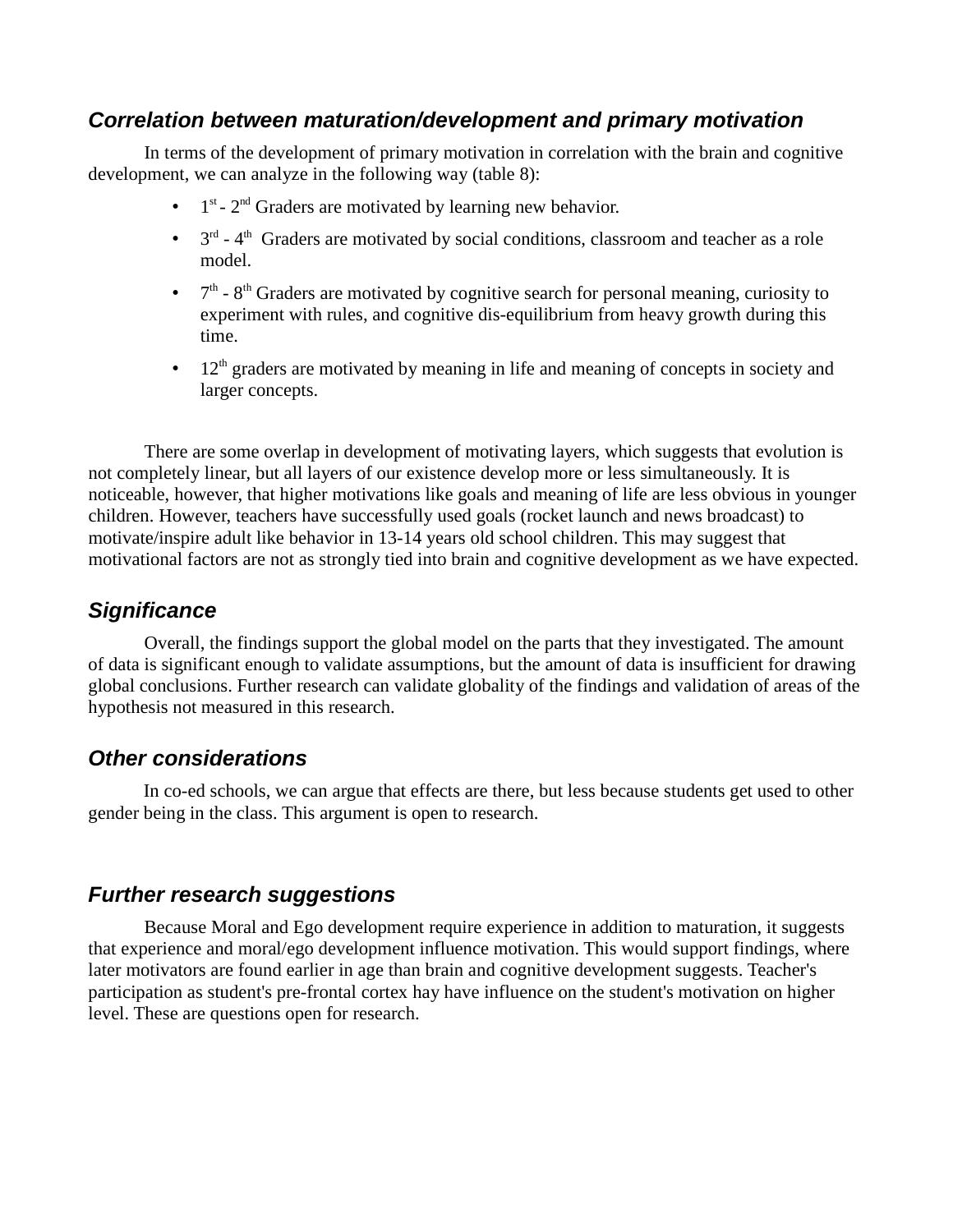#### **Conclusion**

In conclusion, result data supports the hypothesis and confirms that motivation develops in connection with brain and cognitive development. Many teaching tools can be derived from the data to support effective and pleasurable learning and teaching experience in different age groups for both genders.

However, data also suggests that there are other factors than those considered in this study that influence motivation and can bring in motivators that are expected only at higher cognitive development levels. Experience, moral and ego development may be influences as well as teaching methodology. These are open for further research, as well as parts of the hypothesis that this study's data did not address.

This research also opens field for further research in other age groups. In addition same methods of observation can be used to identify motivators in work places and professional education.